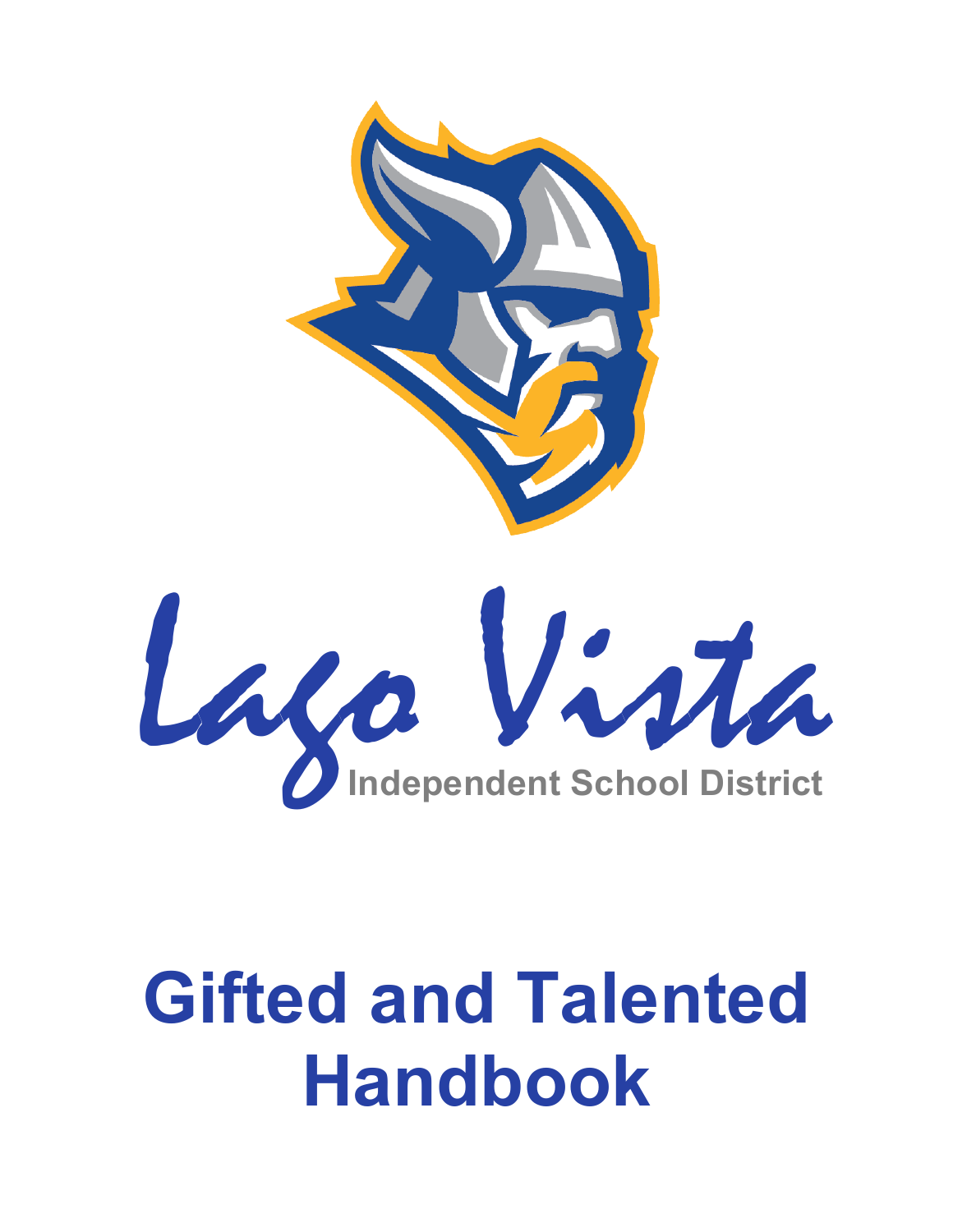# **Lago Vista Independent School District District Philosophy of Gifted Education**

We believe that every student has the right to optimal development. Each person is unique; therefore we are committed to an educational program that recognizes the special value and needs of the individual student. Providing programs and materials for gifted students who perform at or show the potential for performing at a remarkable high level of accomplishment when compared to others of the same age, experience, or environment (§29.121) is an integral part of this commitment.

We believe that gifted students need a continuum of learning experiences that leads to the development of advanced level products and/or performances (§89.3 TAC). Modifications in instructional strategies, content, and the development of skills and/or products are part of the services provided. The program helps develop self-actualized learners by encouraging effective communication, guiding learners to be focused and self-directed, nurturing intrapersonal and interpersonal skills, and focusing on independent research study skills, as well as developing critical and creative thinking and problem solving skills.

The purpose of the program is to seek, identify, and provide gifted learners with experiences that develop the potential of each individual. Identified gifted students should be challenged in order to fully develop their abilities.

# **State Goal for Services for Gifted Students**

Students who participate in services designed for gifted students will demonstrate skills in selfdirected learning, thinking, research, and communication as evidenced by the development of innovative products and performances that reflect individuality and creativity and are advanced in relation to students of similar age, experience, or environment. High school graduates who participated in services for gifted students will have produced products and performances of professional quality as part of their program services (Texas State Plan for the Education of Gifted/Talented Students, Revised May 2009, Texas Education Agency).

# **District Goals for Gifted Students**

It is the goal of Lago Vista ISD to use the Texas State Plan for the Education of Gifted/Talented Students as the guide for continuous improvement of district G/T services. Improvement and modifications of services include:

- Differentiated instruction and curriculum options in intellectual, creative or artistic areas, leadership, and specific academic fields;
- Opportunities for acceleration in areas of exceptional academic strength; and
- Depth and complexity as an integral part of the state/district curriculum with students creating sophisticated products and/or performance assessed by experts in the field that is the focus of the product.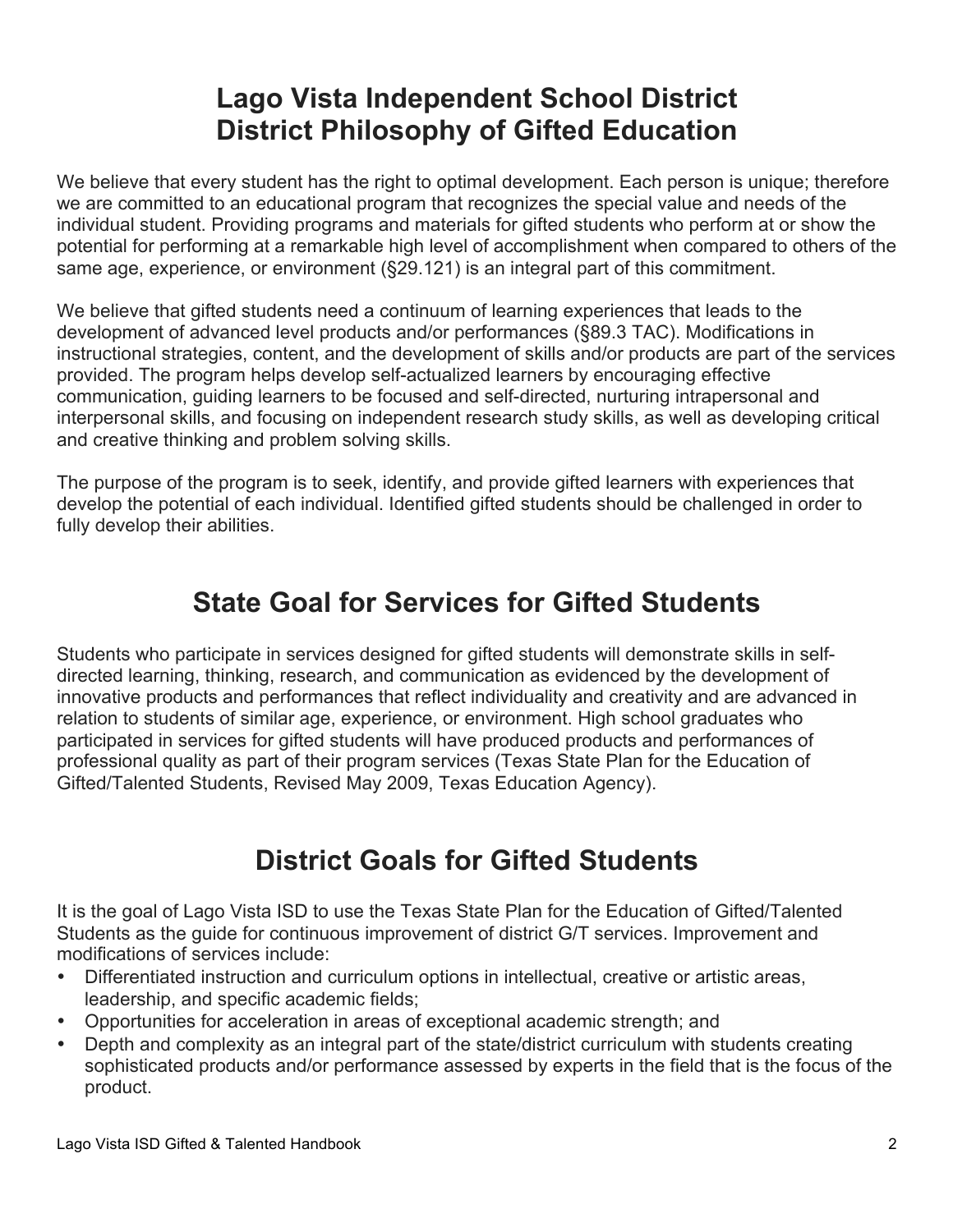# **Gifted and Talented Program Description**

The G/T program in Lago Vista ISD provides a combination of in-class enrichment and special classes to provide an array of learning opportunities that enable identified G/T students to work with their gifted peers, to work with other students, and to work independently. In grades K-5, students are pulled out of the regular classroom for enrichment provided by a campus G/T facilitator. In grades 6-8, students have the option of enrolling in a G/T elective and/or Pre-AP courses. Pre-AP courses are offered in language arts, math, and science. Differentiation for G/T students is achieved by providing modifications in content taught, processes used for learning and student products. The campus G/T facilitator exists as a resource to classroom teachers who are responsible for providing a challenging curriculum for identified students. At the high school level, Pre-AP, AP, and Dual Credit courses form the foundation for the G/T program. Students may also choose to participate in enrichment activities offered outside of class, including the G/T Independent Study Mentorship course. The High School G/T Facilitator works with classroom teachers to ensure that coursework meets the student's needs.

Identified G/T students are assured an array of learning opportunities that are commensurate with their abilities and that emphasize content in the four (4) foundation curricular areas. Services are available during the school day, as well as the entire school year (19 TAC §89.3). G/T students are ensured opportunities to work together as a group, work with other students, and work independently during the school day, as well as the entire school year as a direct result of gifted/talented service options (19 TAC §89.3(1)). Out-of-school options relevant to the students' areas of strength are provided by the District, whenever possible (19 TAC §89.3).

The evaluation of G/T services in Lago Vista ISD is based on evidence obtained through gifted/talented appropriate performance measures, such as those provided through the Texas Performance Standards Project (TPSP). As a part of the exemplary G/T service design recommended by the *Texas State Plan*, a person with a gifted/talented endorsement and supplementary certification is assigned to coordinate the District's K-12 gifted/talented education services.

# **Elementary and Intermediate Gifted and Talented**

The Lago Vista Elementary G/T program focuses on general intelligence and uses core subject areas of language arts, science, social studies, and mathematics as a base for developing higher level thinking skills and problem solving strategies. All of the LVISD elementary teachers have extensive training, including the 30 hour required state G/T training and annual 6-hour updates. A variety of G/T staff development is offered to all LVISD teachers - including nature and needs, identification and assessment of gifted students, curriculum and instruction (differentiation), social and emotional needs, and creativity.

The G/T facilitator is responsible for directing and facilitating the G/T program by implementing the District's identification process (including referral/screening, assessment, notification and documentation), providing differentiated instruction support for classroom teachers, providing enrichment for identified G/T students, and conducting the annual G/T campus program evaluation.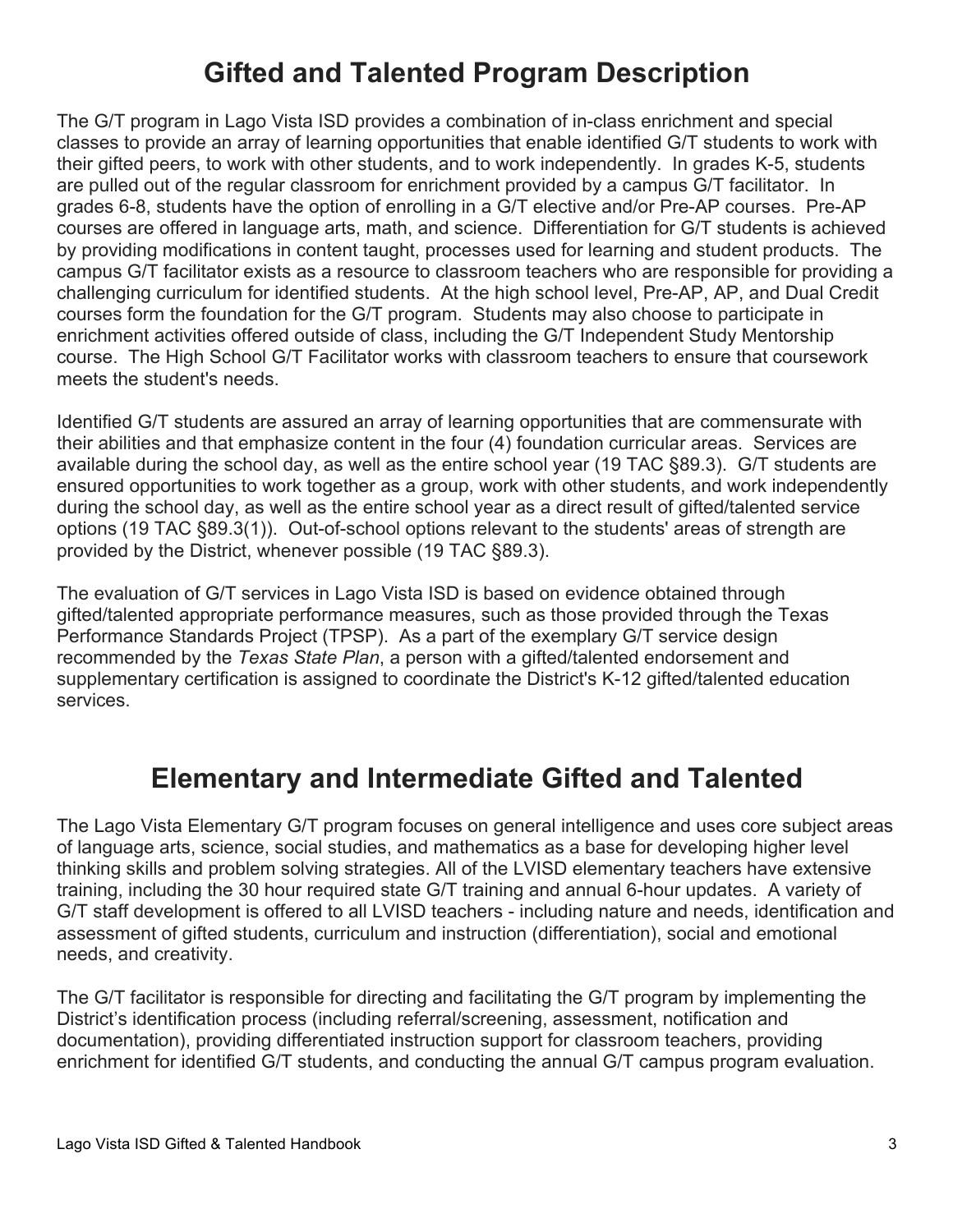# **Kindergarten**

Kindergarten students who are identified for the G/T program are provided services by the campus G/T facilitator starting on or before March 1st of their kindergarten year.

## **Elementary (Grades 1-3) and Intermediate (Grades 4-5)**

Identified gifted students are grouped together in classes with trained G/T teachers at each grade level. The G/T facilitator provides enrichment services and facilitates higher-level thinking skills. Appropriately challenging learning experiences related to the four (4) core academic areas (language arts, math, social studies, and science) for gifted and talented students are offered at the elementary level through a variety of instructional strategies. Examples include acceleration or compacting of grade level curriculum, in-depth critical investigations, and/or thematic units. Curriculum is differentiated in content depth and complexity, process, and/or product. In addition to differentiated instruction, services are also provided to G/T students through clustering, enrichment services, and regularly scheduled field trips. Emphasis is placed upon activities that develop the student as a lifelong learner.

Elementary and intermediate enrichment are provided through a pull-out program. During this time, students participate in project-based learning using the Texas Performance Standards Project model. Students will select a project in an area of their interest to develop into a final product. Students will have the opportunity to present their final products at an annual Gifted and Talented Showcase.

# **Secondary Gifted and Talented**

## **Middle School (Grades 6-8)**

#### 6th - 8th grades – Critical Thinking Through Cultural Awareness – (G/T)

This class is designed to meet specific needs of identified Gifted and Talented students. Emphasis is on intellectual exploration and the development of critical thinking and problem solving through an appreciation of cultures. An enrichment curriculum integrates core content areas and explores the process of problem solving through both independent and team-based development of advanced projects. This class incorporates aspects of communication, character development, and effective use of technology/resources. Assessment is based on both product quality and process skill. This class is open to identified Gifted and Talented students.

In middle school G/T elective, students will participate in project-based learning using the Texas Performance Standards Project model. Students will select a project in an area of their interest to develop into a final product. Students will have the opportunity to present their final products at an annual Gifted and Talented Showcase.

#### Other delivery methods

Services may also be provided to G/T students through clustering, during- and after-school enrichment opportunities, and Pre-Advanced Placement courses. A variety of Pre-Advanced Placement courses are offered in middle school. Pre-Advanced Placement courses offer differentiated content with more depth and complexity and are designed to prepare students for Advanced Placement courses.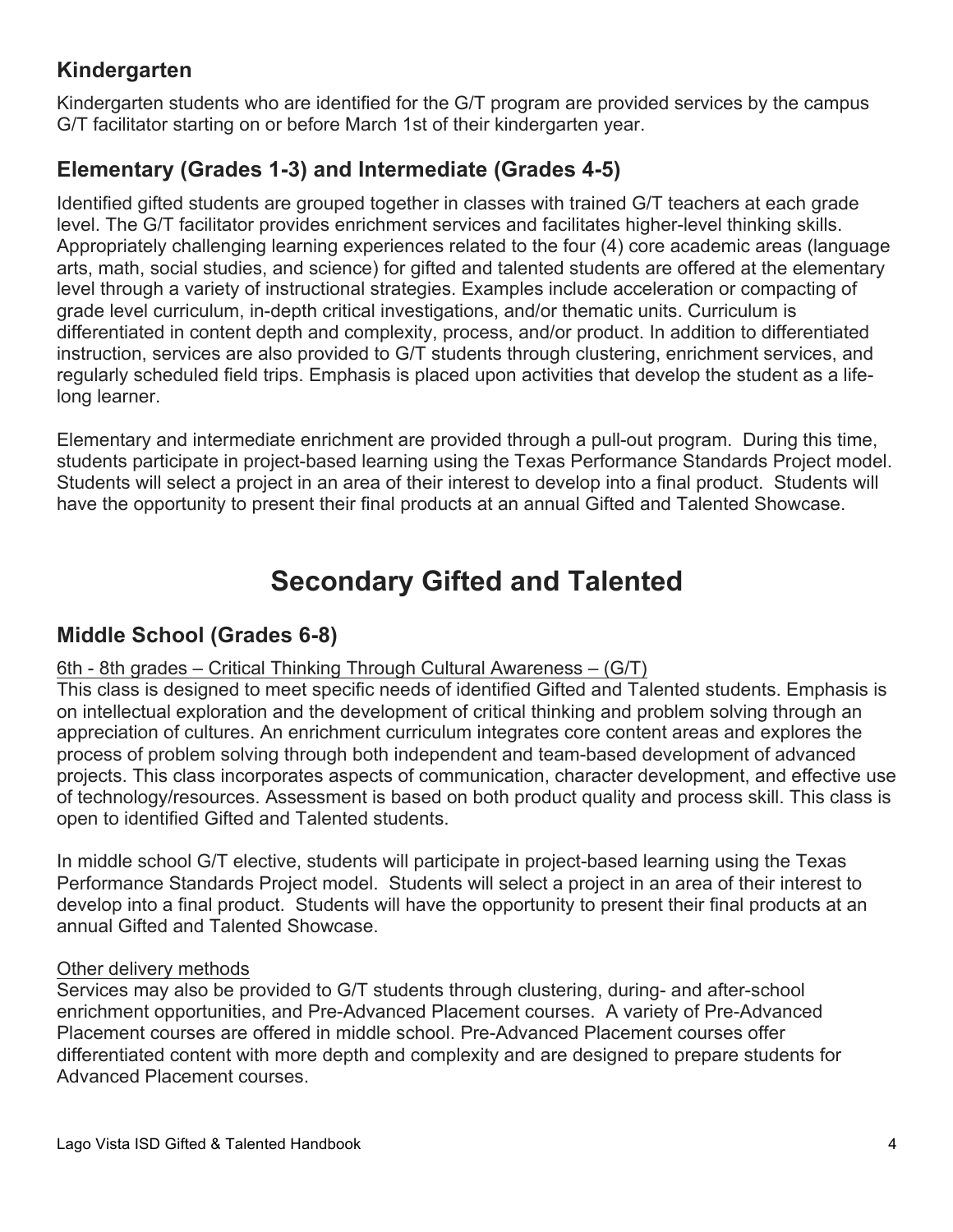# **High School (Grades 9-12)**

#### G/T Independent Study Mentorship - Grades 9-12

Please see the G/T Independent Study Mentorship section of this handbook for detailed information about this elective course. Students who participate in the G/T Independent Study Mentorship course will have the opportunity to present their final products at an annual Gifted and Talented Showcase.

#### Distinguished Achievement Plan (For Students Entering Grade 9 Prior to 2014)

Lago Vista High School offers several options for Gifted/Talented students. Students may elect to complete a Distinguished Achievement Plan for graduation, which includes four advanced measures. Any combination of four of the following measures will apply:

- Original research/project Gifted Students should consider the Independent Study Mentorship and work with a mentor from the community for this independent research opportunity;
- Test data appropriate qualifying scores on The College Board Advanced Placement exam, International Baccalaureate exam, or PSAT exam;
- College course credit Dual high school/college credit courses are offered at Lago Vista High School. For information on college credit earned from high school courses, students should contact the campus counselor.

#### Distinguished Level of Achievement (For Students Entering Grade in 2014 or After)

The foundation graduation program also involves the term "distinguished level of achievement," which reflects the completion of at least one endorsement and Algebra II as one of the required advanced mathematics credits.

#### Pre-Advanced Placement Courses

A variety of Pre-Advanced Placement courses are offered at the secondary level. Pre-Advanced Placement courses offer differentiated content with more depth and complexity and are designed to prepare students for Advanced Placement courses. These are offered at both the Middle School and High School levels. Students may take Pre-Advanced Placement courses without being required to take Advanced Placement courses.

#### Advanced Placement and Dual Credit Courses

Advanced Placement and Dual Credit courses, usually taken during the junior and senior year of high school, are college level courses and receive Lago Vista ISD's Weighted Ranking. See the High School Course Guide for AP and Dual Credit course listings.

#### Other Delivery Methods

Services may also be provided to G/T students through clustering, as well as through during- and after-school enrichment opportunities. In high school enrichment, students have the opportunity to participate in project-based learning using the Texas Performance Standards Project model. Students will select a project in an area of their interest to develop into a final product. Students who choose to create an enrichment project will have the opportunity to present their final products at an annual Gifted and Talented Showcase.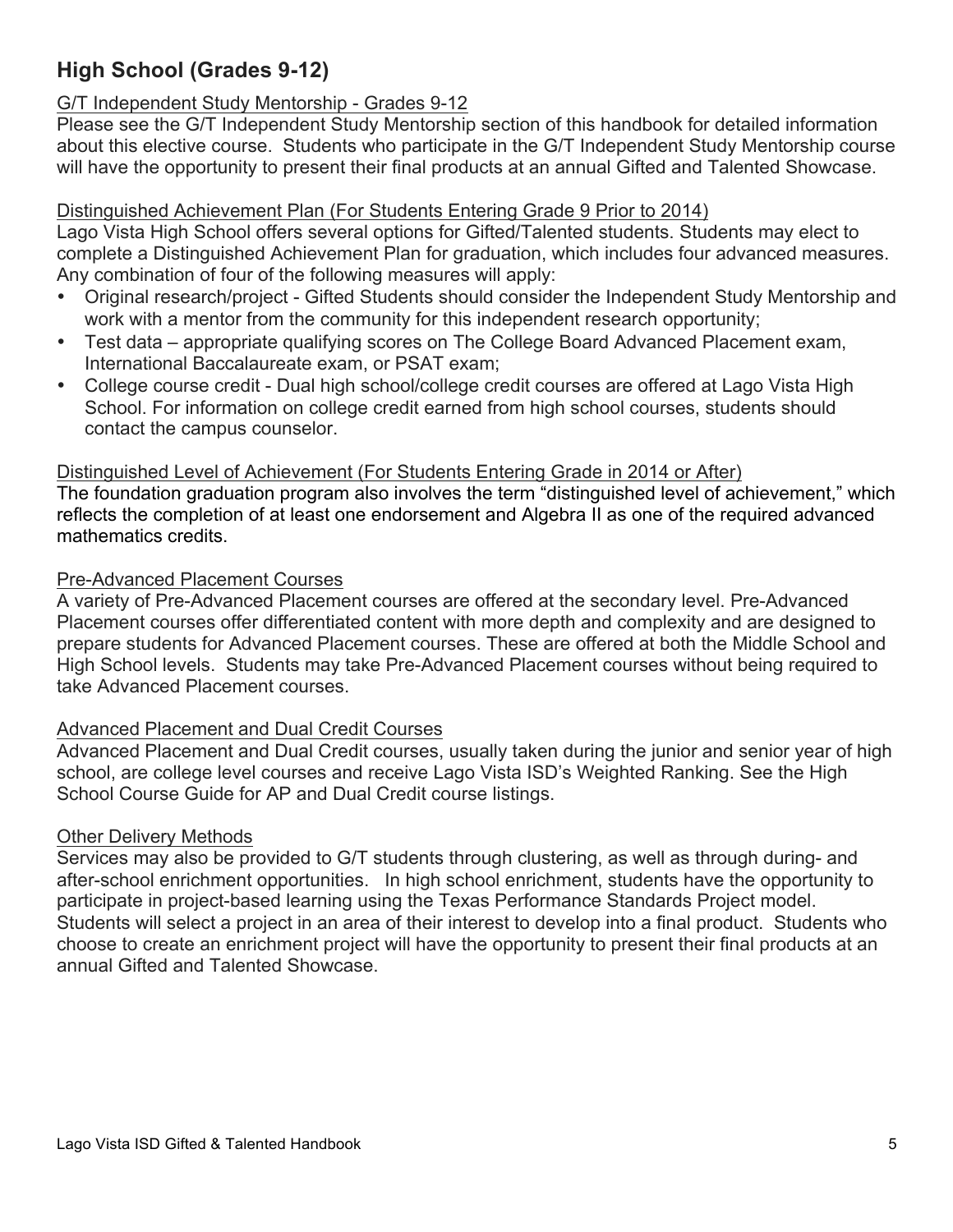# **Identification Processes for Gifted and Talented**

#### **Referrals for Gifted and Talented Screening**

A student enrolled in Lago Vista ISD may be nominated for the Gifted and Talented program by:

- 1. A teacher, counselor, or campus administrator;
- 2. His or her parent/guardian; or
- 3. Another adult who has knowledge of his/her abilities.

Parents must consent to screening for G/T. Referrals for screening of students in grades 1-12 will be accepted beginning the first week of school. Referrals may be submitted at any time throughout the school year. Testing for referrals will occur twice a year: fall and spring.

The referral deadline for fall semester screening is October 1st for students in grades 1-12. The referral deadline for spring semester screening is February 1st for students in grades 1-12. Referrals are not needed for kindergarten. However, upon enrollment, parents will be asked for written consent to screen kindergarten students. All kindergarten students with parent consent are screened in January.

Parents will be notified of results after testing is completed. All placement decisions will be made by a committee of G/T educators as required by the Texas State Plan (§89.2(1) TAC). Services for identified students will begin the following semester.

#### **Identification Procedures**

The formal identification process for the Gifted and Talented program occurs in the fall and spring semesters for students in grade 1-12 and in January for students in kindergarten. Students may be screened for the LVISD Gifted and Talented program only once within a 12-month period.

Data collected from multiple sources are included in the assessment process for gifted/talented services (19 TAC §89.1(2)). Assessments in the areas of intellectual and academic fields with a minimum of three criteria are used. Students must qualify using at least one qualitative AND one quantitative measure from the list below. A combination of the following may be used during the identification process.

Quantitative measures (95% or Above) Naglieri Nonverbal Abilities Test (NNAT) Cognitive Abilities Test (CogAT) Otis-Lennon School Abilities Test (OLSAT) Kaufmann Brief Intelligence Test Torrance Test of Creative Thinking (TTCT) Other comparable measures of intellectual ability

Qualitative measures Traits, Aptitudes, and Behaviors Rating Scale (TABs) Kingore Observation Inventory (KOI) Purdue Academic Rating Scales Gifted Rating Scales (GRS) Other qualitative measures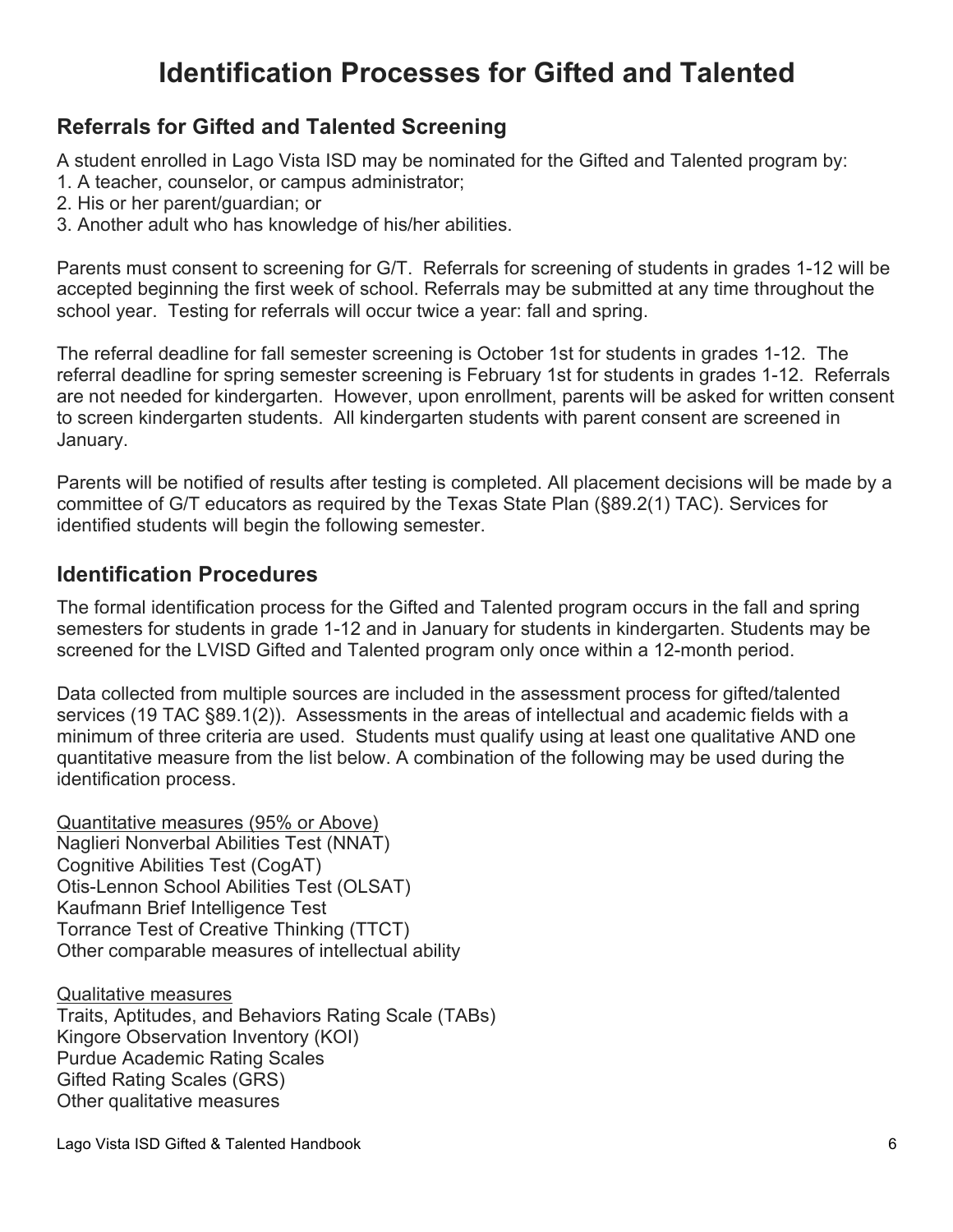Assessment data are reviewed and analyzed. The final determination of a student's need for gifted/talented services is made by a committee of local District or campus educators who have received training in the nature and needs of gifted/talented students and who have met and reviewed the individual student data (19 TAC §89.1(4)). As part of an exemplary program outlined by the *Texas State Plan*, the selection committee is formed of a majority of members who have completed thirty (30) hours of training and are current with the six-hour training update as delineated in 19 TAC §89.2(2). Additional data beyond that collected through the District's standard gifted/talented assessment process are considered, as needed, by the selection committee in making identification decisions in order to make the most appropriate placement.

Parents/guardians will be notified of the committee's decision. Parents/guardians of all qualifying students must give written consent for their child to participate in the G/T program. Parents of nonqualifying students may request a conference to review the testing results. If the parents or guardians question the decision of the District G/T committee, they may initiate the appeal process. All appeals will go to the Deputy Superintendent.

In the case of transfer students, the G/T Committee will review identification data and will accept assessment results for the purpose of identification using results from other current tests that are comparable to those used for identification in Lago Vista ISD. Additional assessment may be required.

Students in the LVISD Gifted and Talented program are identified as general education students.

# **Gifted and Talented Program Policies**

#### **Appeal Process**

A parent/guardian or student may appeal the final placement decision made by the District's G/T committee. The appeal must be made in writing within 30 days of the notification of placement or nonplacement in the G/T program. The appeal should be directed to the Deputy Superintendent. The District's G/T Committee will re-evaluate all testing information/processes, examine additional information provided by the student and/or parents, make a decision concerning the student's qualification for gifted services, and inform the parent/guardian of this decision in writing. Any subsequent appeals shall be made in accordance with Board Policy FNG (LOCAL).

#### **Transfer Students**

Parents are responsible for providing the campus with documentation of prior G/T program placement, including all assessment information used for placement in the previous district. Based on a review of such documentation, transfer students who have been identified for a G/T program in another district will be considered for entry into the LVISD G/T program.

The G/T Committee will review identification data from the former school district and will consider assessment results from other current tests that are comparable to those used for identification in Lago Vista ISD. Additional assessment may be required. See Board Policy EHBB (LEGAL/LOCAL).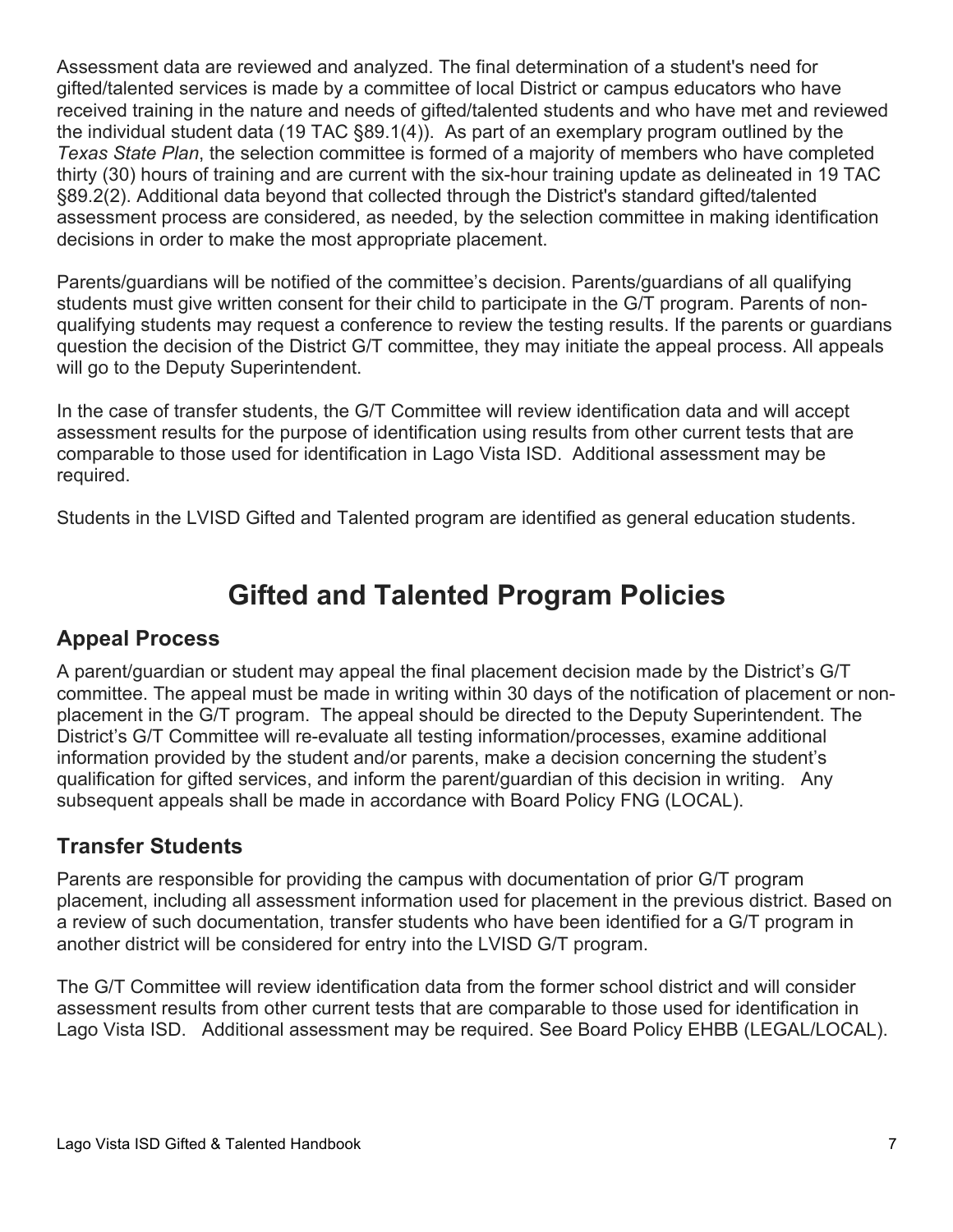# **Furlough**

Furloughs from G/T services are intended to help students who need a temporary break from the G/T program, not to remove non-performing students. The G/T Committee may grant a furlough when it is deemed to be in the best interest of the student.

A furlough may not exceed one academic year. At the end of the furlough period, the student may reenter the gifted program, be placed on another furlough, or be exited from the program. See Board Policy EHBB (LOCAL).

## **Professional Development**

All teachers of gifted and talented students have completed an initial thirty hours of prescribed professional development including nature and needs of the gifted student, assessment training, and curriculum and instruction for gifted students which includes differentiation and creativity strategies (19 TAC §89.2 (1)). Teachers who provide instruction and services that are a part of the gifted and talented program also receive six hours of yearly update training (19 TAC §89.2 (3) and TAC §233.1).

Administrators and counselors are required to have at least six hours of administrative training in nature and needs; identification and assessment; curriculum and instruction; and program options for gifted and talented students (19 TAC §89.2 (4)).

All LVISD classroom teachers are provided opportunities to participate in trainings in a variety of settings such as district workshops, online programs, state level conferences, or workshops offered by the Education Service Centers, the Texas Association for the Gifted and Talented, and/or the College Board. Teachers are responsible for implementing their training in the classroom to meet gifted students' needs.

## **Family and Community Involvement**

The District recognizes the vital importance of parent/guardian support and community involvement to the success and growth of the Gifted and Talented Program. In accordance with the recommendation in the *Texas State Plan for the Education of Gifted/Talented Students*, the District will provide an orientation meeting for all parent/guardians of identified gifted students. This orientation meeting will be held in the fall.

Community volunteers are encouraged to share their expertise by presenting lectures/demonstrations on various topics related to the themes studied in each grade or as mentors to students who are involved in independent study in an area of special interest.

Support and assistance in G/T program planning and improvement is encouraged through Gifted and Talented Parent Advisory (G/TPAC). Parents and guardians also provide valuable feedback on program effectiveness through discussions and/or campus and District surveys.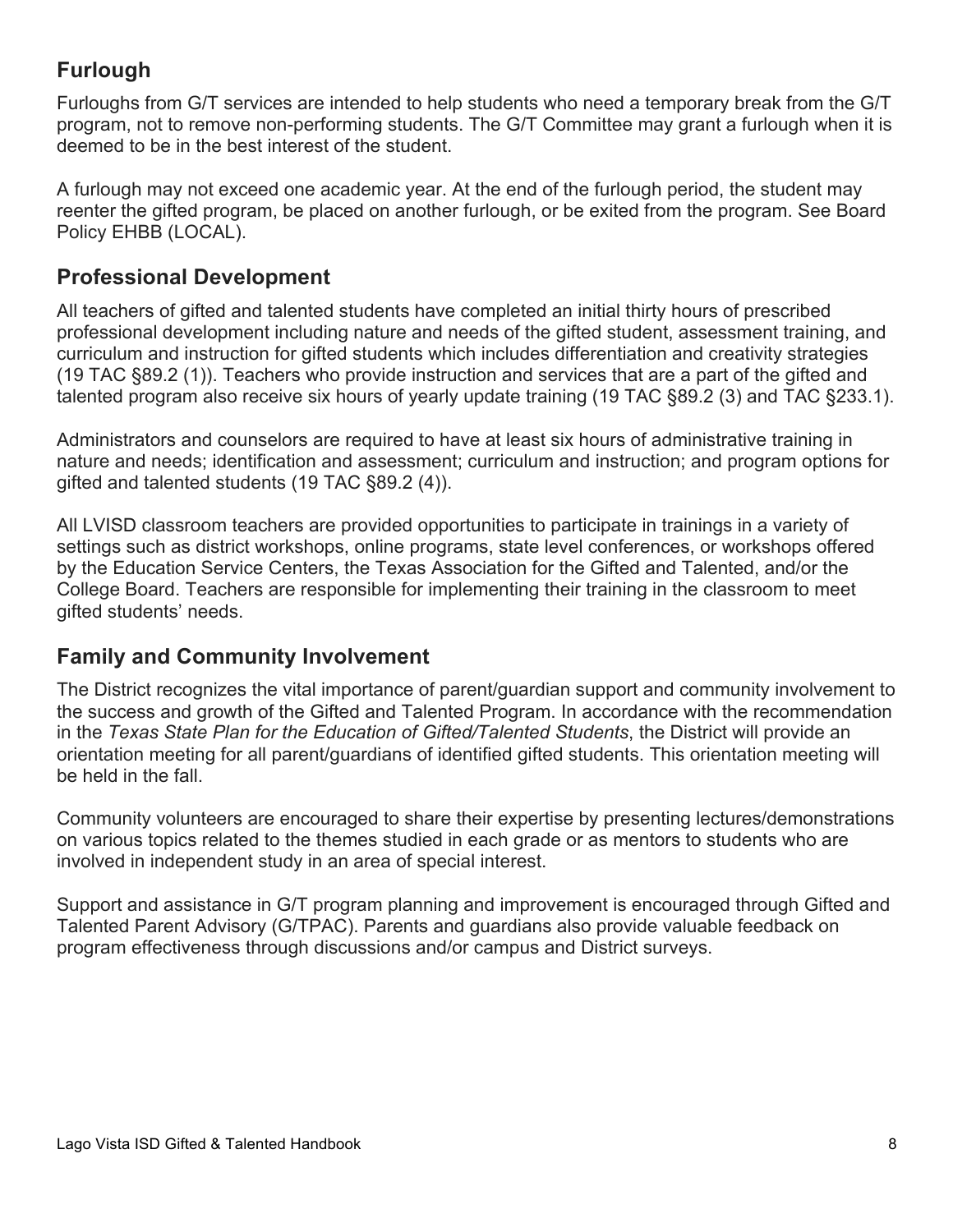# **Curriculum and Instruction**

Identified G/T students are assured an array of learning opportunities that are commensurate with their abilities and that emphasize content in the four (4) foundation curricular areas. Services are available during the school day, as well as the entire school year (19 TAC §89.3(3)). The curriculum and instructional needs of gifted students are met by modifying the depth, complexity, and pacing of the academic content, learning processes, and evaluation products relevant to the general school program. This modification is accomplished through a differentiated, academically enriched learning environment, as well as through instructional methods and materials that encourage independent scholarship. The following are principles of differentiation that came from the National Leadership Training Institute on the Gifted and Talented and continue to be the basis for differentiated experiences.

- 1. Present content that is related to broad base issues, problems, or themes.
- 2. Integrate multiple disciplines into an area of study.
- 3. Present comprehensive, reinforcing, mutually related experiences within an area of study.
- 4. Allow for the in-depth learning of a self-selected topic.
- 5. Develop independent or self-directed study skills.
- 6. Develop research skills and methods.
- 7. Focus on open-ended tasks.
- 8. Develop productive, complex, abstract, and/or higher level thinking skills.
- 9. Integrate basic and higher level thinking skills within the curriculum.
- 10.Encourage the development of self-understanding, i.e., recognizing and using one's abilities, becoming self-directed, appreciating likenesses and differences between oneself and others.
- 11.Encourage the development of products that challenge existing ideas and produce new ones.
- 12.Encourage the development of products that use new techniques, materials, and forms.
- 13.Evaluate student outcomes by using appropriate and specific criteria through self- appraisal, criterion referenced and/or standardized instruments.

The principles of differentiation fall into three categories: content, process, and product. The content items are the first four principles and deal with what students are taught. The process items are the next five and include how students obtain skills and develop thinking. The final four principles are product items. Products are the ways in which students demonstrate learning and how we communicate what we have learned.

As a part of the recommended curriculum and instruction provided by the *Texas State Plan*, participation in the Texas Performance Standards Project (TPSP), or other experiences that result in the development of sophisticated products and/or performance that are targeted to an audience outside the classroom, is available through the gifted/talented curricula. These products are presented by students at an annual Gifted and Talented Showcase.

#### **Texas Performance Standards Project (TPSP)**

The Texas Performance Standards Project (TPSP) provides a series of TEKS-based performance tasks and assessments for gifted/talented (G/T) students in grades K-12. These interdisciplinary research units, some of which have a discipline-specific focus, can be used by schools and districts as a framework for G/T programming.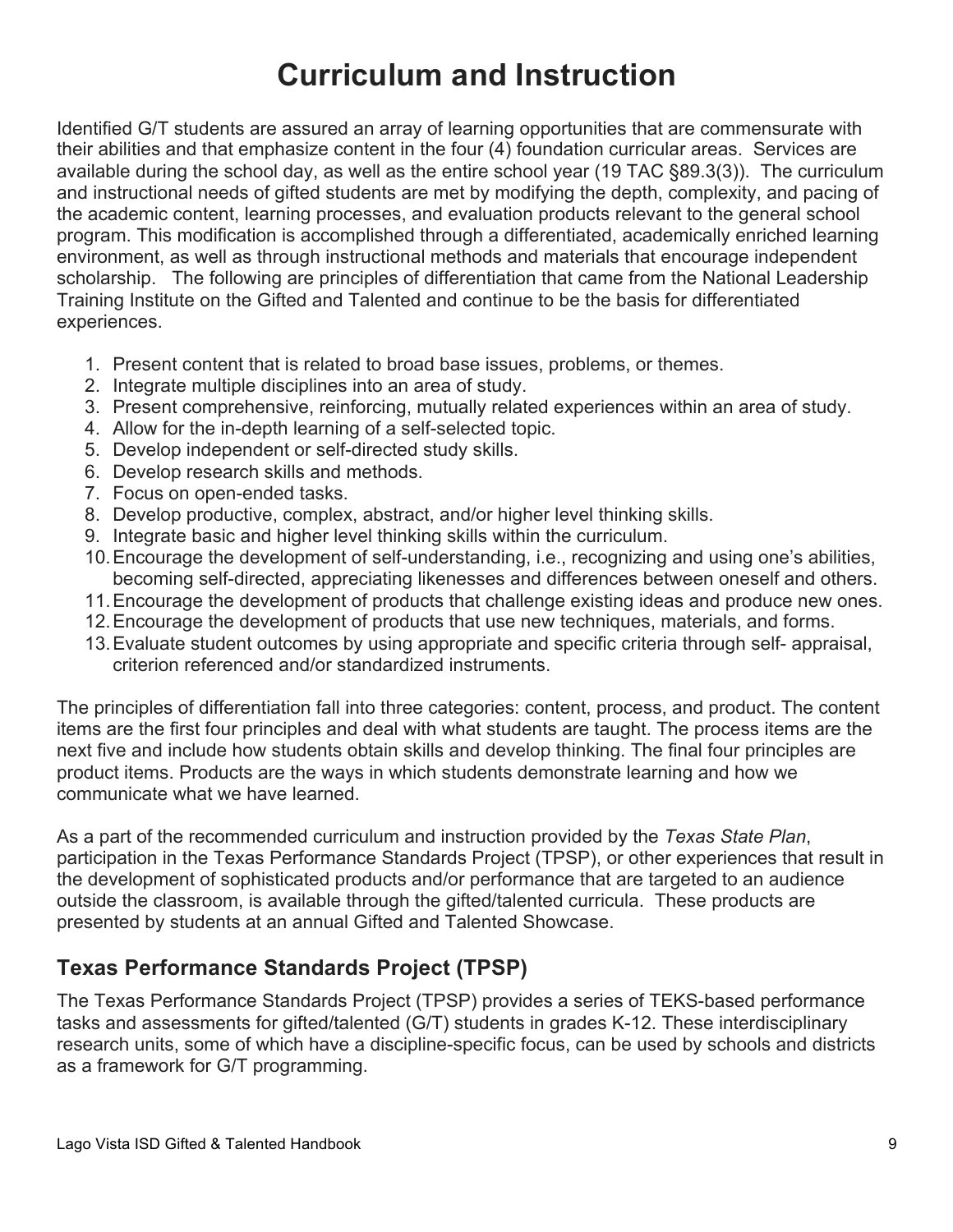In grades K-10, the TPSP tasks consist of two phases.

- Phase I, Learning Experiences, involves teacher-driven instruction. In the lower grades, tasks require more teacher guidance than in the upper grades.
- Phase II, Independent Research, allows students to immerse themselves in a project and develop a high-quality end product that demonstrates their knowledge and skills.

Each task has unique requirements. Submission requirements are listed within each task summary. All tasks have a presentation component to accompany the final product. Please note that each task lists options for product development—students do not need to complete all of the options.

Tasks at all grade levels are aligned with a standards-based assessment system that allows students and teachers to evaluate student performance in the following six domains:

- Content Knowledge and Skills
- Analysis and Synthesis
- Multiple Perspectives
- Research
- Communication
- Presentation of Learning

At the high school/exit level, the following additional domains are considered:

- Ethics/Unanswered Questions
- Methodology and Use of Resources
- Relevance and Significance
- Professional Quality

The TPSP provides a way to align the curriculum so that a school or district has a true continuum of G/T services. This alignment helps ensure that G/T programs are meeting the criteria from the Texas State Plan for G/T education. After participating in the TPSP, educators will be able to identify areas of strength and weakness in their program. Because of the open-ended nature of the tasks, the TPSP showcases what gifted students are capable of doing academically.

The TPSP also enables students to become real thinkers and scholars. Students are challenged to think critically, abstractly, and logically to evaluate and solve a problem. Students synthesize new information and comprehend different points of view. They also learn to communicate effectively and clearly in written and oral forms.

For more information, please visit http://www.texaspsp.org/index.php.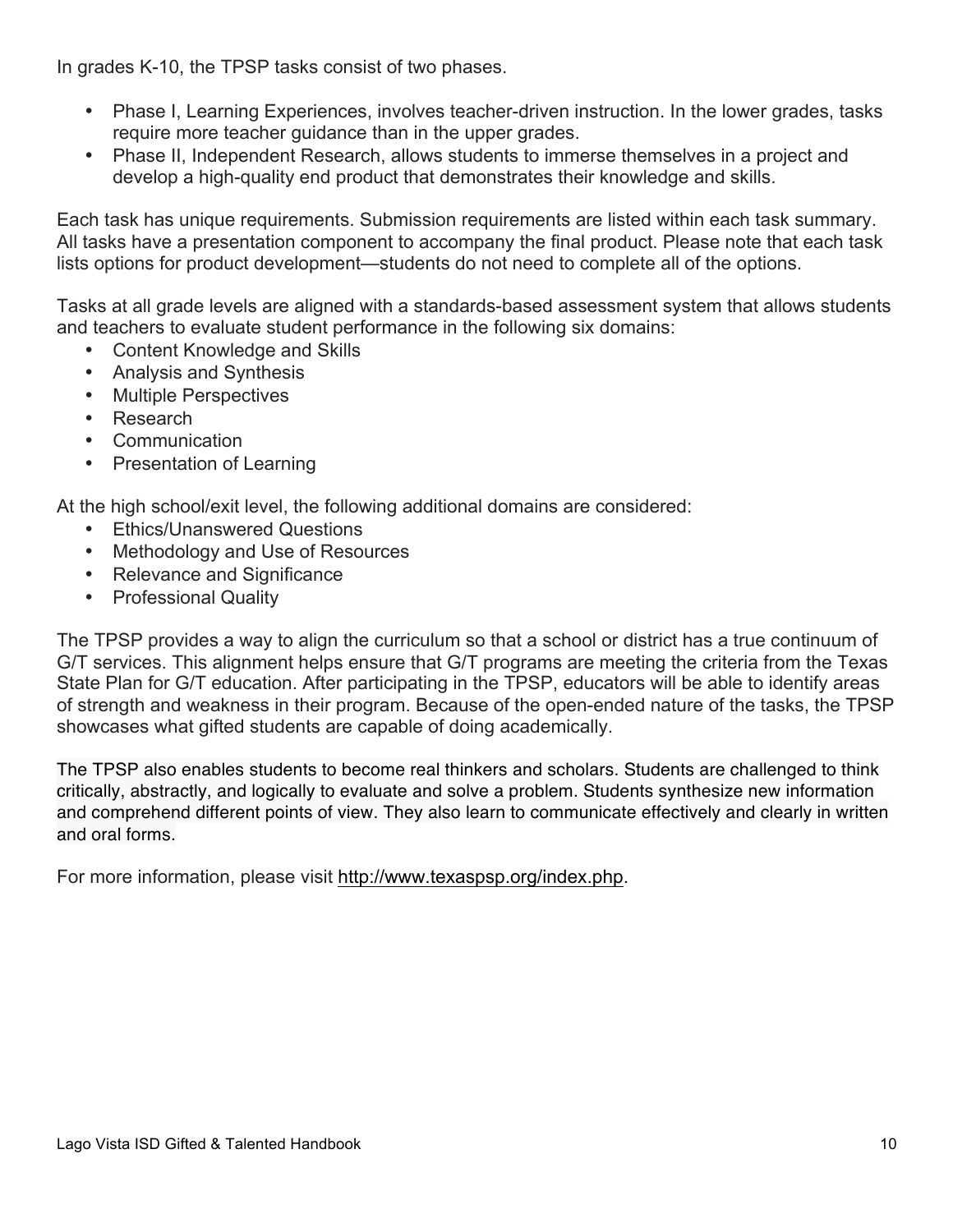# **Gifted and Talented Independent Study Mentorship (G/TISM) Elective**

The G/T Independent Study Mentorship (G/TISM) course is a unique learning opportunity that reflects the belief that giving students a structured opportunity to design their own learning experiences or participate in a professional working environment will encourage them to be self-motivated, selfdirected learners. This program encourages students to pursue intellectual, artistic, or career interests beyond what is offered in the present high school curriculum.

G/TISM will give students the opportunity to get real-world experience in a work environment of their choice while allowing them to bring a meaningful project to completion. The mentorship is a great way to demonstrate knowledge and skills in an area of study about which they are passionate and helps build their resumes while gaining meaningful professional relationships and connections.

This course provides a unique opportunity for high school students to experience college-level instruction, where learning is initiated by the student and evaluated by individuals with content area expertise. This pairing of rigorous instruction and real world project evaluation prepares students for college and beyond.

Students will work individually with the G/T Facilitator who will oversee the project, handle the student's application, assist with planning the project with the student, and check the student's progress on a regular basis. Course products, if of professional quality, may meet the Advanced Measures requirement of the Distinguished Achievement Program. Students are required to secure their mentor(s) prior to submission of their completed application.

The course is not limited to identified G/T students. Any interested student is encouraged to take the course.

# **G/TISM Course Details**

## **Eligibility**

All high school students with an un-weighted GPA of 3.75 or higher are eligible to apply to enroll in the G/T Independent Study Mentorship course.

## **Grading**

Grades for G/TISM will be given every nine weeks. The student's grade will be based on input from both the GT Facilitator and the mentor.

The student's mentor is consulted in determining the student's grade. Factors such as attitude, commitment to task, and reliability are considered.

The student is accountable for recording each hour of study, research, and direct consultation with his/her mentor in a log. The student must have completed a minimum of 50 hours per semester in the study to receive credit. Failure to keep accurate records can negatively impact the grade.

The end-of-year grade will be based on the final project presentation and will include feedback provided by the mentor.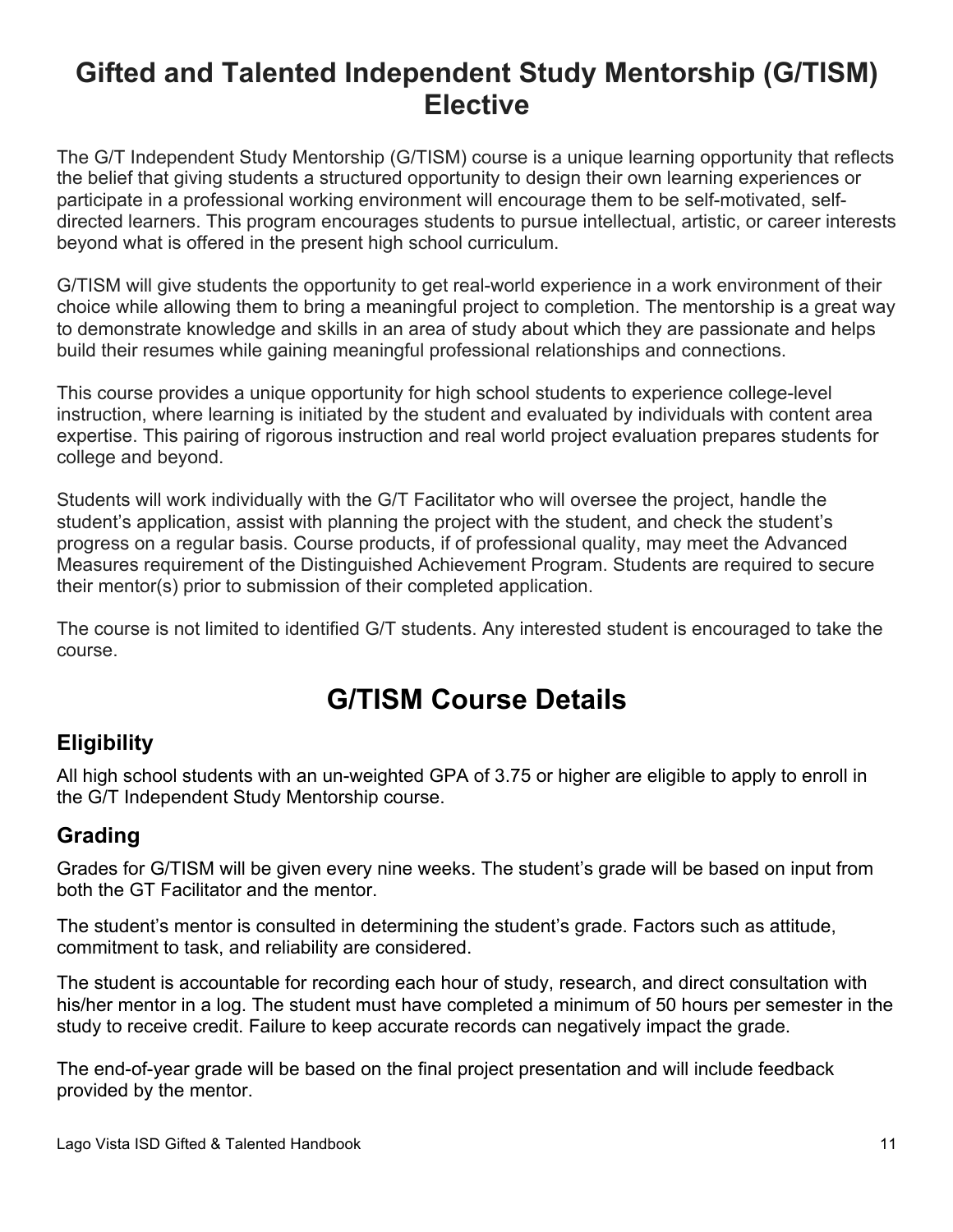#### **Mentor**

Each student in the G/TISM course must identify a mentor prior to acceptance into the course. The mentor must be an expert in the field of study that is able to help guide the student's research and project proposal.

The G/TISM mentor must be approved by approved by the G/T Facilitator and school administrator. Once approved to serve on the G/TISM project, the mentor must complete a volunteer application and background check through Lago Vista ISD before working with the student.

The mentor should be an expert in the field of the student's interest and must be willing to offer guidance, supervision, and evaluation. The mentor will provide, without pay, an educational experience that will give the student an in-depth study in a particular field of interest. Together, the mentor and student will set goals and expectations. The mentor will communicate with the GT facilitator regularly and report any problems. He/she will inform the school if they are unable to meet on a specific day. He/she will assist in the evaluation of the student at the end of each grading period and at the end of the program.

## **Research**

During the first semester, the student is required to establish a regular meeting schedule with his/her mentor to develop a research proposal on the student's topic in order to develop expertise on the subject.

## **Product/Presentation**

The second semester focuses on the production of a professional quality product. Project options include, but are not limited to: a written report, a multi-media presentation, model building, demonstration, an exhibit, a performance, etc. All products will be presented to and evaluated by a panel consisting of: the G/T facilitator, an administrator, a counselor, and the student's mentor. Individuals that possess expertise in the designated field are invited to assess the student's knowledge base, performance, and product.

## **Student Expectations**

G/TISM is a significant responsibility. The student must demonstrate self-discipline, motivation, and the ability to work with a minimum of direction and supervision (i.e., be an independent worker). Students who accept the challenge of the ISM should expect to:

- 1. Complete an in-depth study in an area of interest.
- 2. Document three to five hours of work each week for the course of the school year, with a minimum of 50 hours per semester.
- 3. Submit weekly time logs of the G/T Facilitator.
- 4. Meet with a mentor on a regular basis.
- 5. Meet with the G/T Facilitator outside of academic course time on a regular basis.
- 6. Maintain a minimum of a "B" in the G/TISM class.
- 7. Present a final project of professional quality to a panel of experts.
- 8. Follow all school policies and represent Lago Vista High School and Lago Vista ISD in a respectful and professional manner.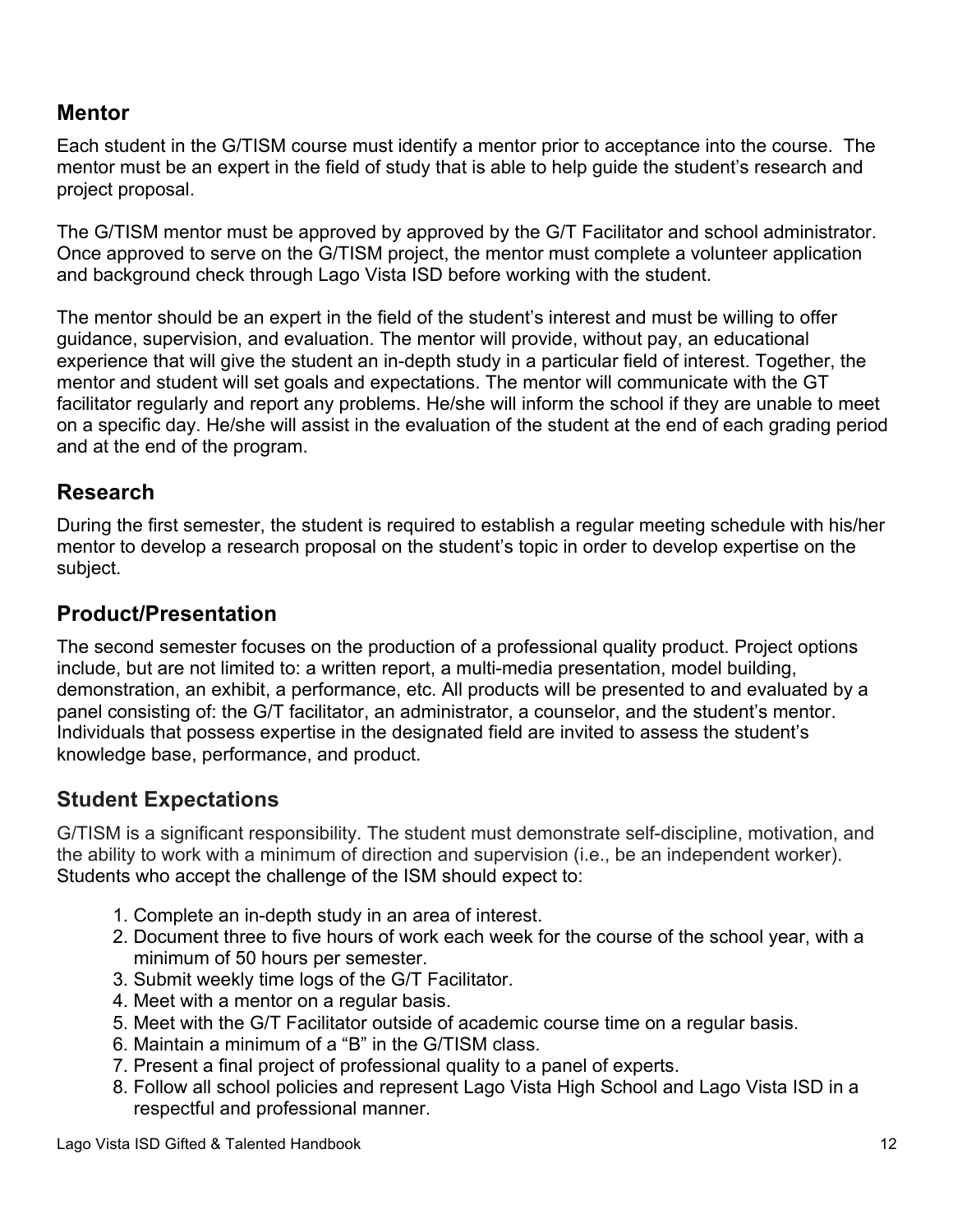## **Application Deadline**

In order to choose students who are self-motivated, organized, punctual and professional to represent LVHS, the application and all required components must be completed and returned to the LVHS G/T Facilitator.

The application deadline is second Friday in May with the G/TISM course to be taken the following academic year.

#### **Selection Criteria**

G/TISM is an elective class for high school students, with priority given to junior and senior students. The established selection criteria are designed to help in selecting students who have a good chance of success in the G/TISM course. Because this is a very challenging course resulting in a professional quality product, enrollment is very limited. In addition to identified G/T students, others considered for recruitment include those successfully completing AP, Pre-AP, and/or dual-credit classes.

The selection criteria include:

- 1. A minimum un-weighted grade point average of 3.75.
- 2. The application is completed and returned on time.
- 3. The student has written a thoughtful description of what he/she expects to accomplish in the study.
- 4. The student has identified a mentor for the project and has secured a signed Mentor Agreement.
- 5. The teacher has written a favorable teacher narrative recommendation.
- 6. The student has a 90% or better attendance rate at school.
- 7. The student has no record of serious or persistent disciplinary infractions.

#### **Selection Timeline**

Students selected for the GT/ISM will be notified at least two weeks prior to the beginning of the fall semester.

#### **Termination**

If a student experiences significant difficulty in meeting the requirements of the G/TISM course or if a mentor encounter difficulties with a student that are irresolvable, the G/T Facilitator should be notified. Every effort will be made to rectify the situation. If it is found that the situation cannot be rectified, the study will be discontinued and the student's grade will be determined based on work completed to that date and the circumstances under which the Independent Study Mentorship was terminated.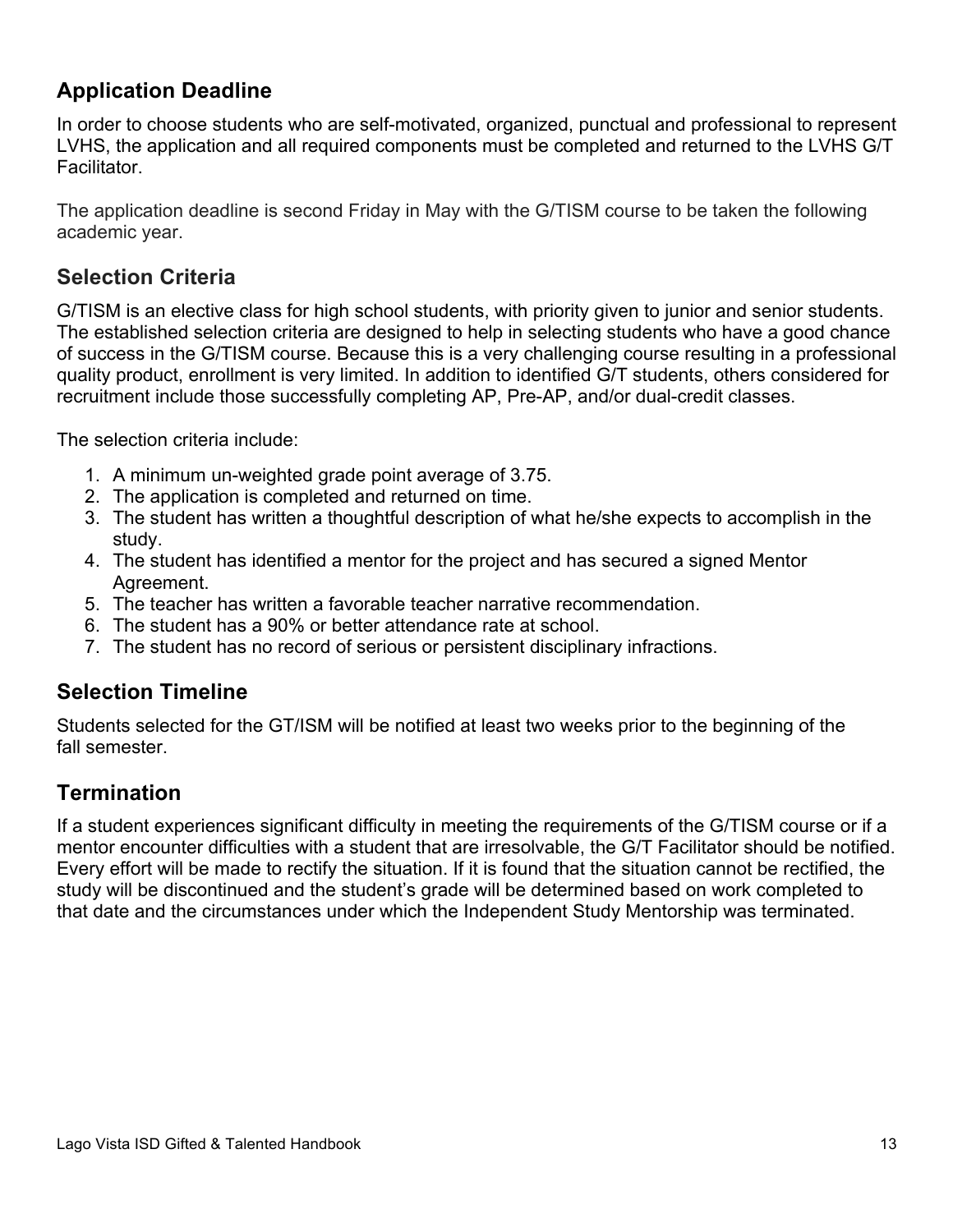# **G/T Independent Study Mentorship Elective Frequently Asked Questions (FAQ)**

#### **1. What is the Independent Study Mentorship (ISM) Elective Course?**

The G/TISM course is based on the Exit Level Texas Performance Standards Project and offers a non-traditional learning experience to those gifted and/or high achieving students who have the ability to create innovative products. The course provides students the opportunity to explore an area of personal talent and interest at levels of depth and complexity comparable to those experienced by professionals in the field of study.

#### **2. What is an advanced measure?**

Advanced measures are those items that meet the two standards included in TAC§74.13(a)(3): they reflect student performance at a college or professional level and are assessed by external evaluators. Students who entered high school prior to 2014, fulfill specific course requirements and who successfully complete four (4) advanced measures qualify to graduate under the Distinguished Achievement Program.

#### **3. What does it mean when a student meets Exit Level criteria?**

Exit Level criteria are the scoring criteria established by Texas Education Agency (TEA) for high school credit and advanced measures under the Independent Study Mentorship course. The nine (9) scoring dimensions include:

- Knowledge and skills
- Innovation and application
- Analysis and synthesis
- Ethics/unanswered questions
- Multiple perspectives
- Methodology and use of resources
- Communication
- Relevance and significance
- Professional quality

The Exit Level criteria form the basis of the Scoring Scale that is used to evaluate (1) the student's learning process, (2) his/her effective communication, and (3) his/her final product. A student must earn a minimum score of 2 in each of the areas—process, communication, and product—in order to receive high school credit and an advanced measure. See TEA: http://www.texaspsp.org/resources/ExitGuidePrintVersion.pdf

#### **4. What are the required project components?**

A project consists of the long-term development of a question or idea that is significant to professionals in the student's specified field of study. Grounded in the content of the TEKS, the project allows students to develop an important content area question or idea in depth, but it does not necessarily reflect broad content knowledge of the field. Additionally, the project will demonstrate the use of sophisticated and advanced research methods and the use of technology appropriate to the field of study. The project results in learning that is demonstrated through products appropriately to and comparable in quality to those of a professional who works in the field of study.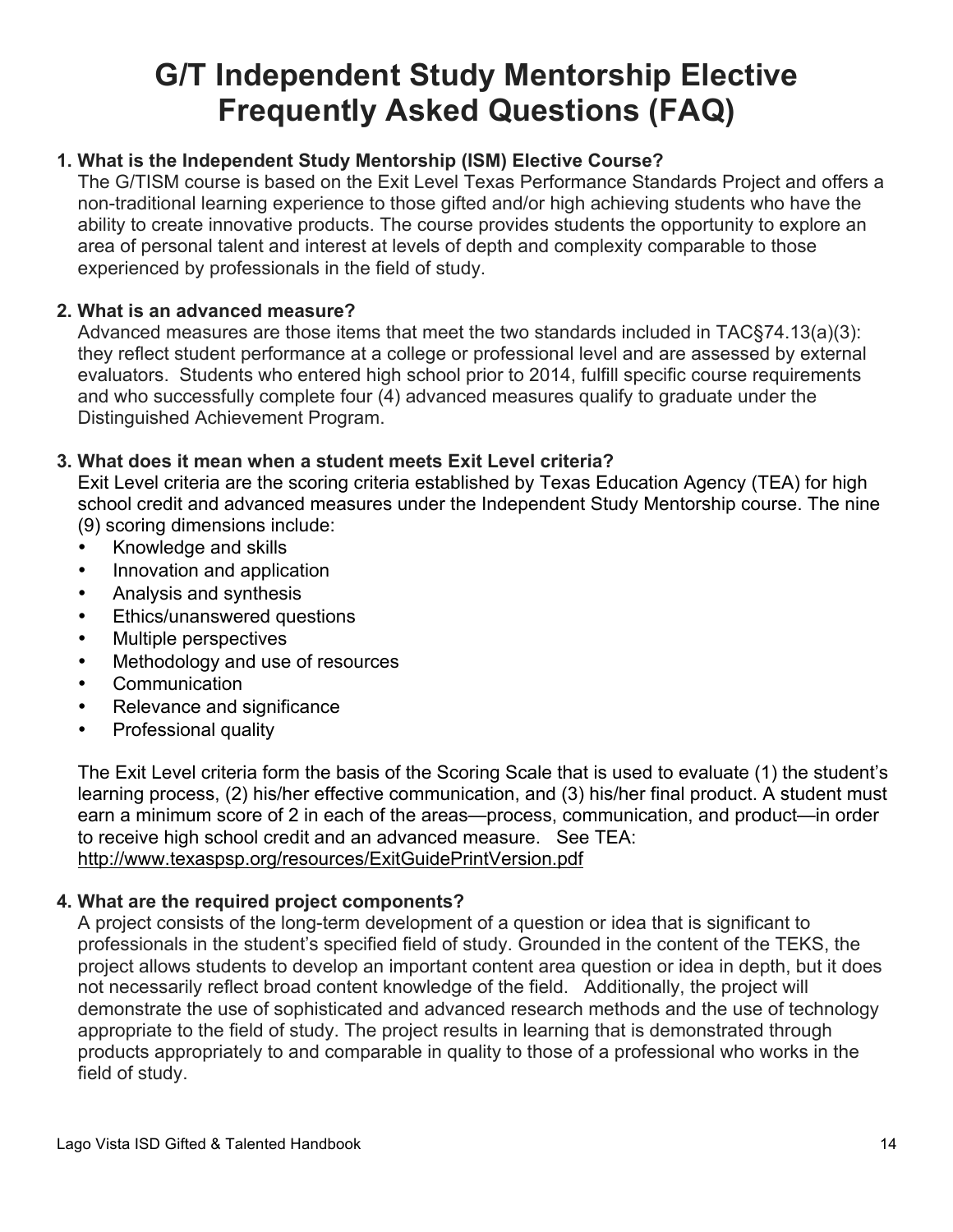A project consists of:

- A product;
- An abstract:
- A process record;
- A presentation; and
- A question-and-answer session.

The selection of the format of the product must convey the knowledge and skills learned in the project. The product is the focus of the scoring process. The culmination of the student's comprehensive study must exhibit mastery of content and thinking skills. Developing the final product is the focus of the student's learning process. When submitting a project for scoring, the student should include an abstract that summarizes the project. The abstract includes:

- The title of the project;
- The purpose or goals of the student's project;
- A description of the student's product; and
- A brief description of the project's relation to the TEKS.

Along with the product, each student submits a process record that documents the student's learning advancement. The process record enables a reviewer to follow the student's learning throughout the project. Each student also submits a video of a public presentation consisting of a brief explanation of the project and a question-and-answer session with an audience. The teacher/facilitator may have additional requirements.

**5. Who determines whether or not a project is successful and meets the standard for high school credit and an advanced measure?** 

Every Independent Study project will be reviewed and scored by a panel consisting of:

- A counselor;
- A campus administrator;
- A high school teacher in the content area;
- A District-level administrator;
- The G/T Facilitator: and
- The project mentor.

#### **6. What happens if a student completes the project but the project does not meet the Exit Level criteria?**

Final project submission/due dates will be established far enough in advanced to allow students the opportunity to significantly revise their projects in order to meet the Exit Level criteria. If a student chooses not to revise his/her project, he/she will receive elective credit based on the quality of the work submitted. If a student does choose to revise his/her project, the timeline for revision will be established by the teacher/facilitator and the project will be deemed "incomplete" in the interim. The timeline for revision will not exceed the end of the school year in which the project was begun.

#### **7. How does my student enroll in the Independent Study Mentorship course?**

Students who are interested in the Independent Study Mentorship course must see the campus counselor in order to receive a course application.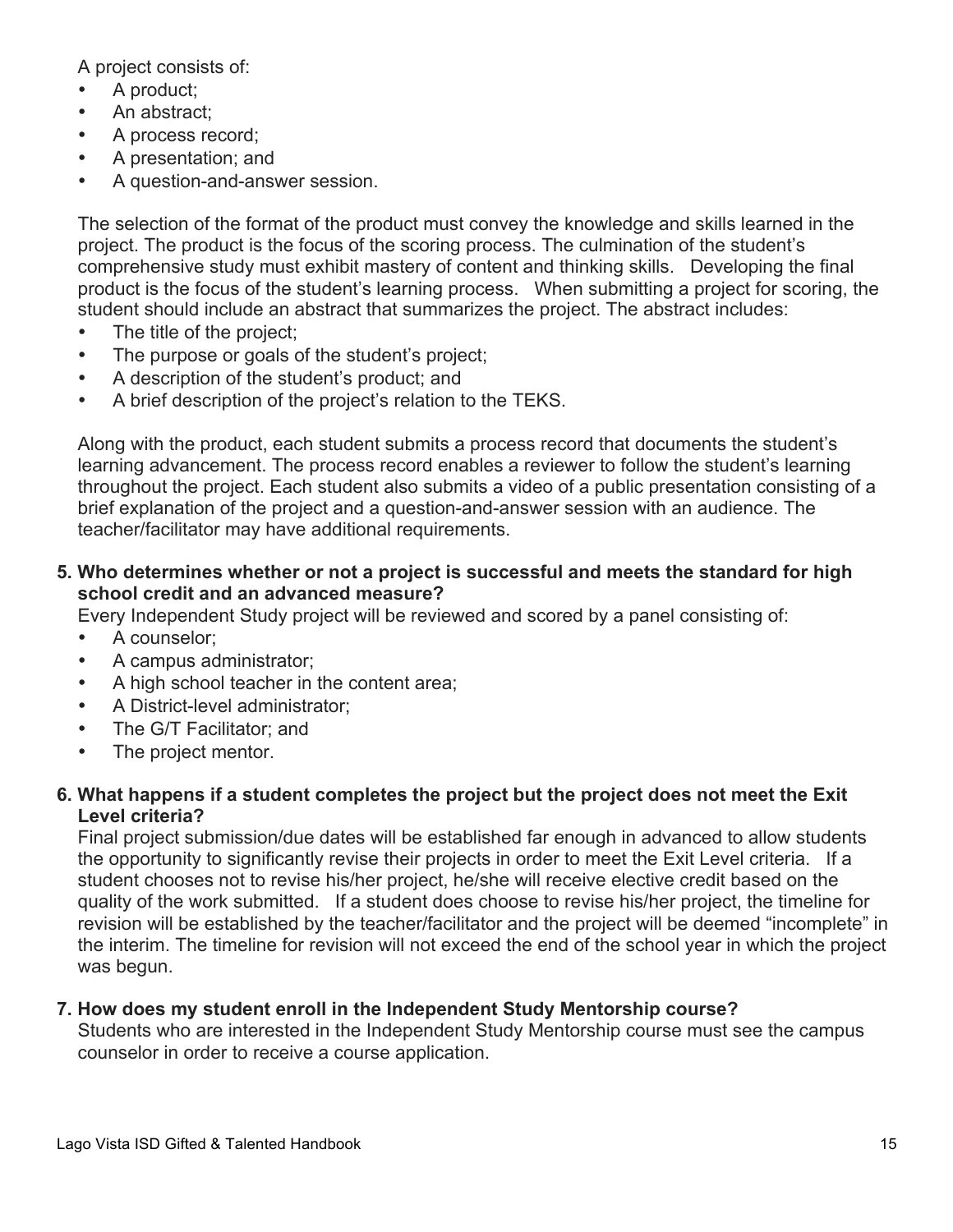# **Additional Resources**

#### **American Association for Gifted Children at Duke University**

#### http://www.aagc.org

The American Association of Gifted Children at Duke University (AAGC) is the nation's oldest advocacy organization for gifted children. Their mission is "to foster a better understanding of the needs and capabilities of gifted children, to encourage research in the field of education and nurturing of gifted children, and to accomplish and encourage other initiatives relating to the development of gifted children."

## **National Association for Gifted Children (NAGC)**

#### http://www.nagc.org

NAGC supports and develops policies and practices that encourage and respond to the diverse expressions of gifts and talents in children and youth from all cultures, racial and ethnic backgrounds, and socioeconomic groups

## **National Society for the Gifted and Talented (NSGT)**

http://www.nsG/T.org

NSGT's mission is to advance the development of gifted, talented, and high potential youth, in the United States and abroad, through opportunities, advocacy, and exemplary programs and practices.

#### **Texas Association of Gifted and Talented (TAGT)**

http://www.txgifted.org

TAG/T offers a parent affiliate membership that provides various resources to support parents.

## **Texas Performance Standards Project (TPSP)**

http://www.texaspsp.org/ The TPSP provides a coherent package of standards, curriculum, and assessments for use in G/T programs from kindergarten through high school.

## **Texas State Plan for the Education of Gifted/Talented Students**

http://www.tea.state.tx.us/

The State Plan provides requirements for and guidance to districts as they meet the unique needs of the Gifted/Talented population in Texas.

## **Supporting Emotional Needs of the Gifted (SENG)**

#### http://www.SENGifted.org

SENG's mission is about empowering families and communities in reaching goals. SENG focuses on the social and emotional needs of gifted individuals.